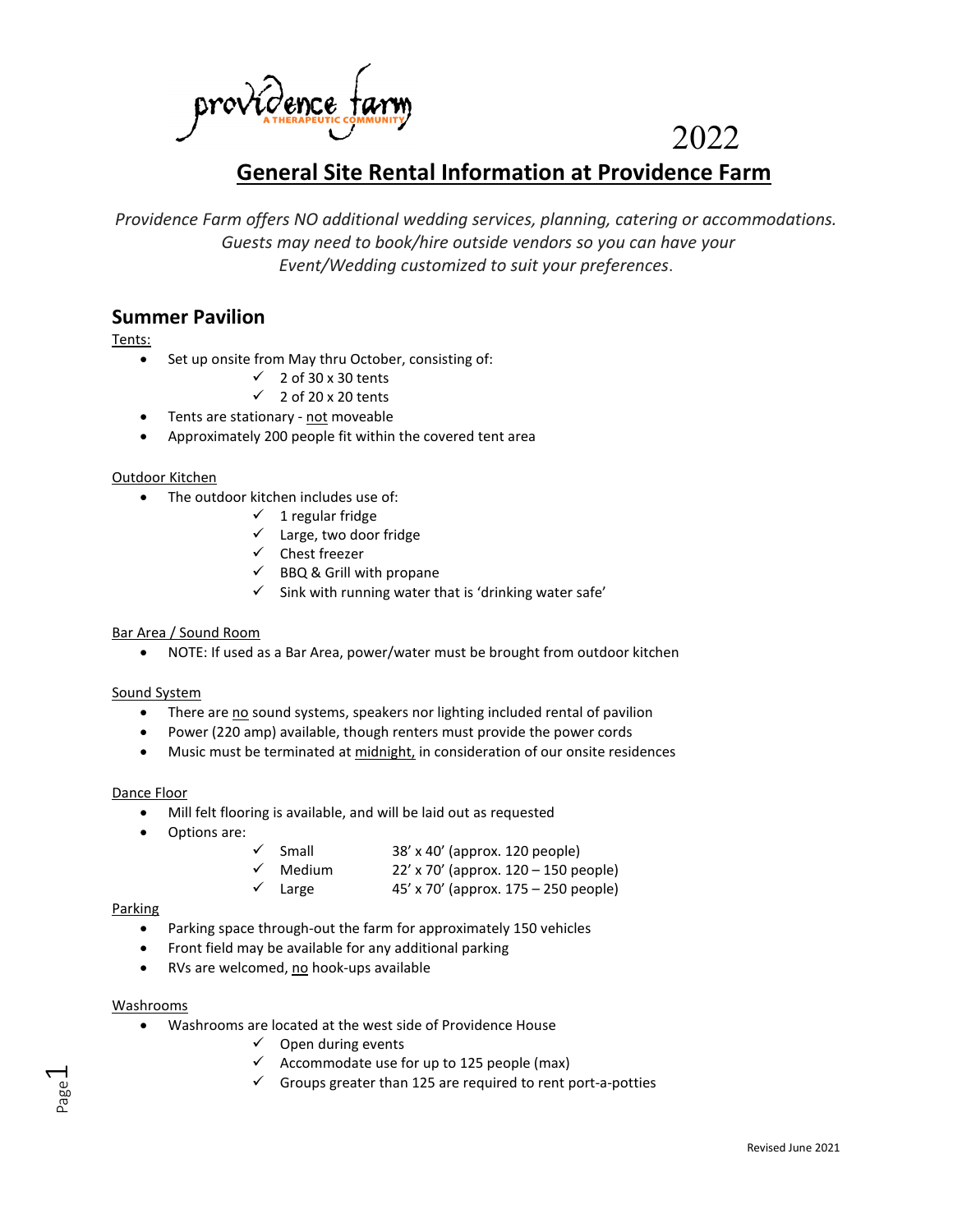

# Tables & Chairs:

- 5 'round (max. 19) or 6' x 2 ½' rectangular (max.30) tables are available
- Round & Rectangle tables both fit 8 people 'tightly', 6 people 'loosely'
- 350 folding chairs available
- Chairs and tables will be set up/cleared, as requested when booking our 'One-Day package' and 'Full Site Weekend Rental'

2022

• Linens and dishes are NOT available

# **St. Ann's Building**

• May be booked for an variety of gatherings/meetings, such as a wedding's 'bridal party'. The space can accommodate up to 35 individuals indoors; Building to must be left clean, as it is in consistent demand by renters/programs

# **St. Ann's Garden**

- Typically used for wedding ceremonies
- Chairs will be set up as requested with a variety of possibilities
- Washroom available 24/7
- Outlet and power located at the Gazebo one (1) outlet
- If renting a large tent, set up location must be approved by the Providence Site Manager to ensure that it is complementary to the irrigation system.

# **Chapel**

- Wood chairs will seat 80 theatre style
- Screen, projector, trolley, and window coverings are available without cost

# **Nice to Know**

# Payment Options

• Payment(s) may be made via: E-transfer t[o finance@providence.bc.ca](mailto:finance@providence.bc.ca) – (EFT password - use event1843) Credit Card; Cash or Debit (via reception Mon – Fri, 9am – 4pm) and Cheque

# Liquor License

- Available via:<https://specialevents.bcldb.com/>
- www2.gov.bc.ca/assets/gov/employment-business-and-economic-development/businessmanagement/liquor-regulation-licensing/guides-and-manuals/guide-sep.pdf
	- $\checkmark$  License valid until 10pm. Extension may be applied for
	- $\checkmark$  Liquor may be served until midnight (or as certificate and rental agreement states)

# Site Insurance

- Insurance certificate to be provided by all renters.
- Simply provide your insurance broker with the request which in most cases is: Certificate of \$2 million Liability Insurance for the Private Events (weddings, gatherings etc.) and \$5 million for Public Events (festivals etc.), naming the Vancouver Island Providence Community Association as 'additional insured' for the duration of the event
- If the renter already has insurance, add Providence farm as an additional insured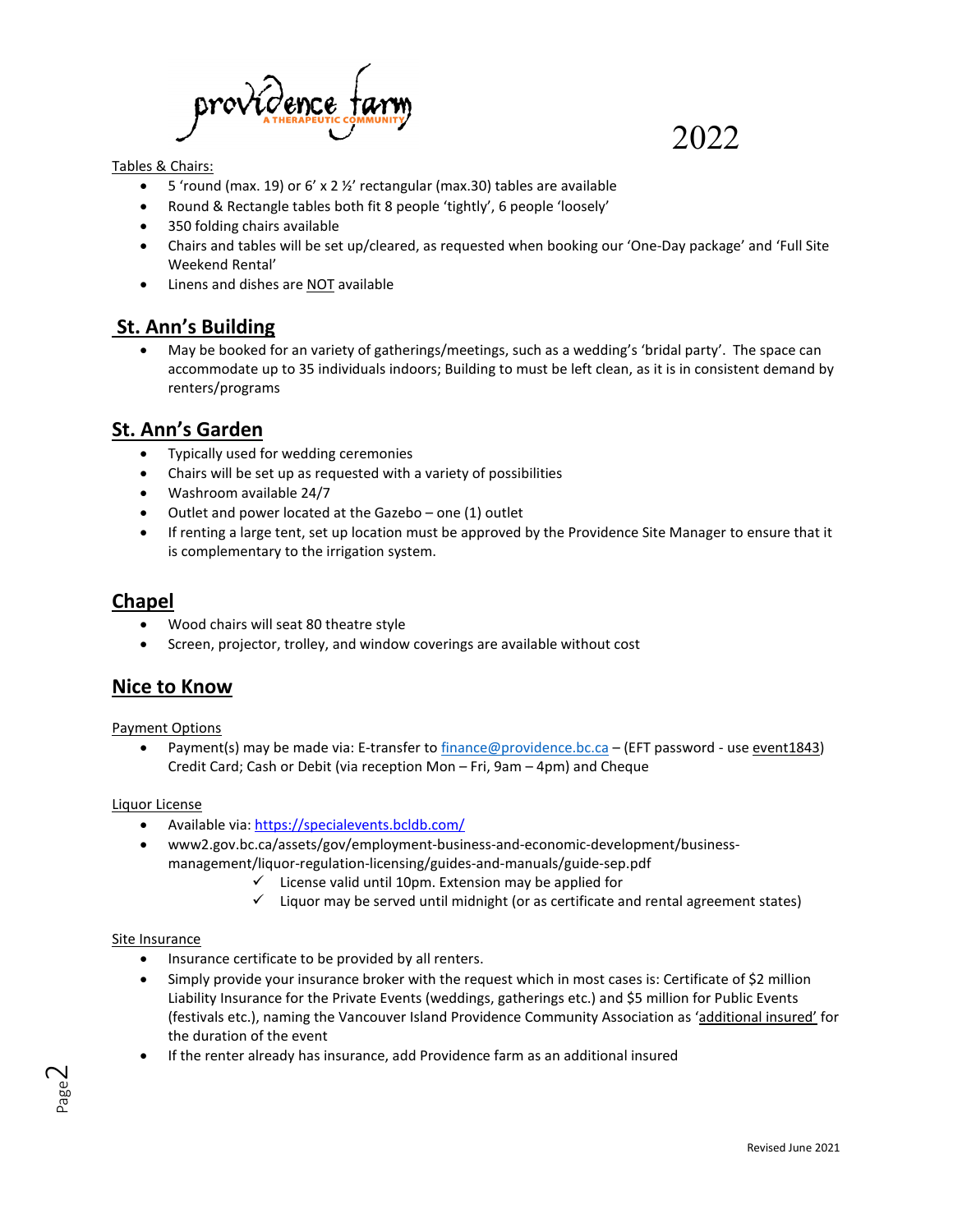

# Power

• Outlets and power units are located throughout the property, including nearby St. Ann's Garden, Summer Pavilion, Stage, and west side of Providence House

2022

• Power cords not supplied

# Brick Pizza Oven

- Pizza oven is available for rent, though user is strongly encouraged to have experienced (brick oven) cook onsite
- The pizza oven includes 'warming wood', although renters are encouraged to bring their own 'cooking wood' to complement flavor of pizza

Food Truck(s) – are permitted as they are 'self-contained'; parking/power at the west side of Providence House

# Camping Onsite

- Camping is an option. The designated area is the front field by Summer Pavilion and NO camping in any of the forested areas. Restrictions: NO camp stoves/NO campfires/NO BBQ's.
- RVs are welcomed as they are 'self-contained'

# Nuisance/Noise

- Ensure that the Event is confined to the agreed Rental Area.
- Conduct the Event in a lawful and orderly manner
- Shall not become a nuisance or annoyance to the surrounding neighbors.
- Hours of Activities (Music, Alcohol, Dance): Friday – 16:00 thru Midnight Saturday & Sunday - Noon thru Midnight

# Smoking

• The Property is a smoke–free (cigarette/vaping/pot) free environment. However, a designated smoking area may request to be established for guests, caterer(s) and event Individuals

# Onsite Waste

- There are multiple bins onsite available for garbage, recycling & refundable items plus a compost collection space beside the refundable recycling shed (behind Providence House)
- No plastic confetti, rice, or anything else that is not immediately decomposable
- Renters are asked to gather all their garbage, recycling and place in the appropriate onsite dumpsters and recycling bins
- Refundable recycling is welcomed to remain in the bins in front of the outdoor kitchen
- Rental groups that will have a very large amount of 'disposables', we strongly encourage to get a 'Zero Waste Station' brought onsite via the CVRD <https://www.cvrd.bc.ca/3054/Zero-Waste-Event-Booking>

# Dogs Onsite

Dogs are allowed and must be always on leash and any waste picked up and disposed of. It is of great importance that the dogs don't startle the onsite horses that are part of the Cowichan Therapeutic Riding Association (CTRA)

WIFI

Shaw open is available throughout the property